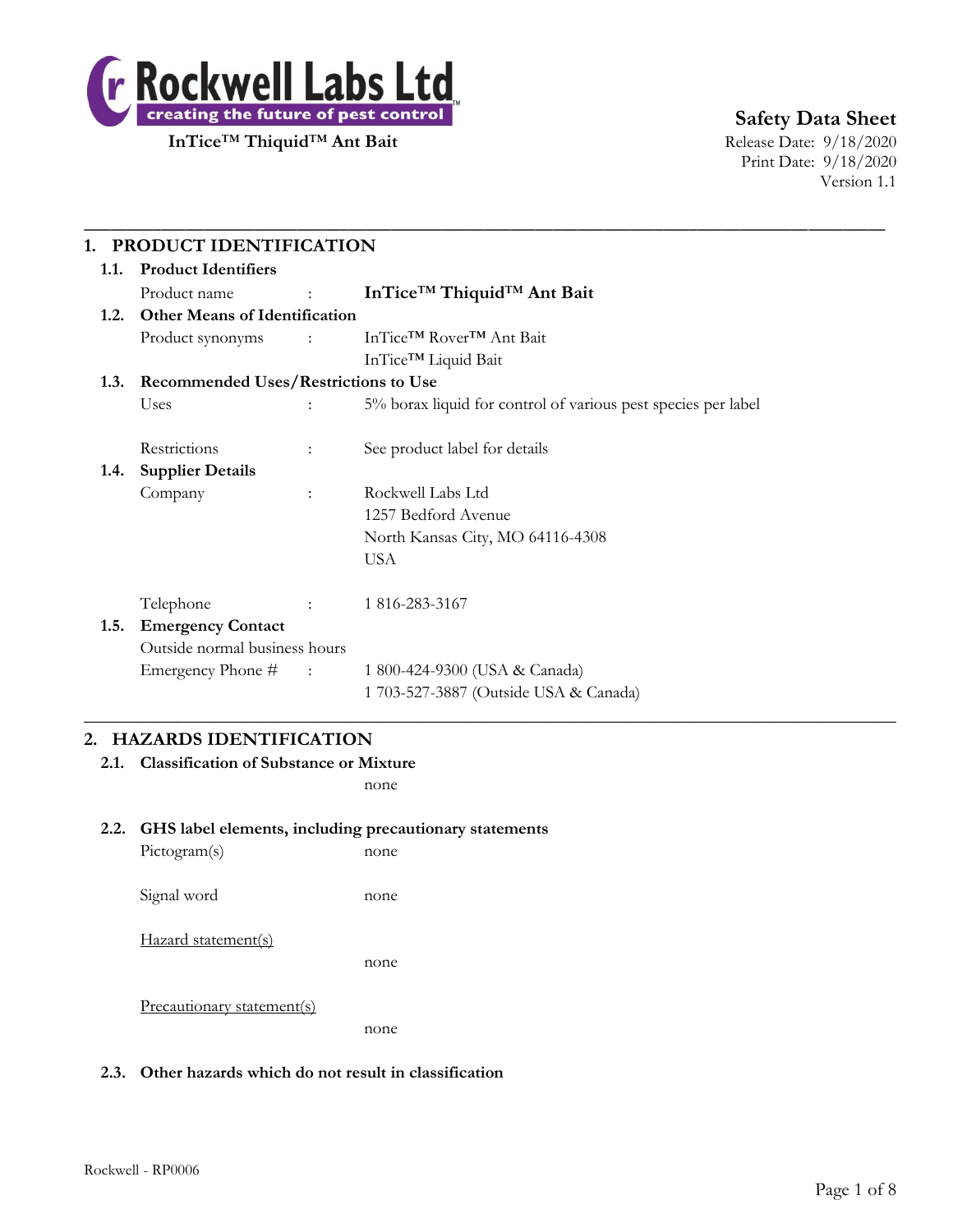

## **Safety Data Sheet**

Print Date: 9/18/2020 Version 1.1

In animal feeding tests, sodium tetraborate decahydrate has been shown to impair fertility at very high doses. However, decades of occupational exposure in humans have shown no adverse effects associated with this material.

## **3. COMPOSITION/INFORMATION ON INGREDIENTS**

#### **3.1. Substances**

Not applicable

### **3.2. Mixtures**

Hazardous component(s) or components of note:

| Chemical Identity                         | Contains $(\% w/w)$ | CAS-No.   | Hazard Classification |  |
|-------------------------------------------|---------------------|-----------|-----------------------|--|
| Sodium tetraborate<br>decahydrate (borax) |                     | 1303-96-4 | none                  |  |

**\_\_\_\_\_\_\_\_\_\_\_\_\_\_\_\_\_\_\_\_\_\_\_\_\_\_\_\_\_\_\_\_\_\_\_\_\_\_\_\_\_\_\_\_\_\_\_\_\_\_\_\_\_\_\_\_\_\_\_\_\_\_\_\_\_\_\_\_\_\_\_\_\_\_**

### **4. FIRST AID MEASURES**

#### **4.1. Description of first aid measures**

#### **General advice**

Consult a physician or poison control center. Provide this safety data sheet to medical personnel. Move out of hazardous areas.

#### **If inhaled**

Move person to fresh air. If person is not breathing, call 911 or an ambulance, then give artificial respiration, preferably mouth to mouth if possible. Call a poison control center or doctor for further treatment advice.

#### **In case of skin contact**

Take off contaminated clothing. Rinse skin immediately with plenty of water for 15-20 minutes. Call a poison control center or doctor for treatment advice.

#### **In case of eye contact**

Hold eye open and rinse slowly and gently with water for 15-20 minutes. Remove contact lenses, if present, after the first five minutes, then continue rinsing eye. Call a poison control center or doctor for treatment advice.

#### **If swallowed**

Call a poison control center or doctor for treatment advice. Have person sip a glass of water if able to swallow. Do not induce vomiting unless told to do so by a poison control center or doctor. Do not give anything by mouth to an unconscious person.

#### **4.2. Most important symptoms and effects, both acute and delayed**

Sodium tetraborate decahydrate may cause gastrointestinal discomfort with ingestion of more than an incidental amount.

#### **4.3. Indication of any immediate medical attention and special treatment needed, if necessary** None known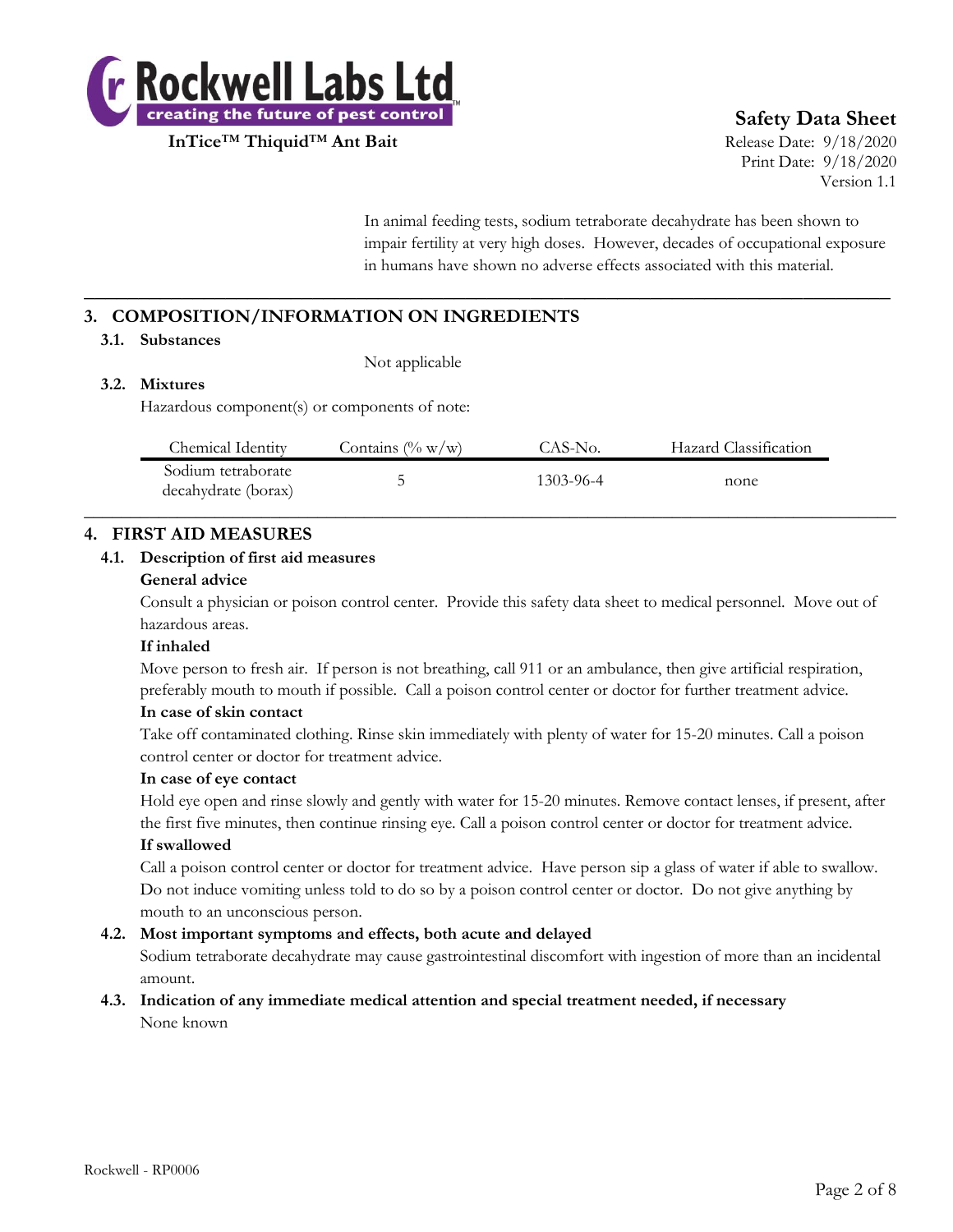

**Safety Data Sheet**

Print Date: 9/18/2020 Version 1.1

## **5. FIRE FIGHTING MEASURES**

#### **5.1. Extinguishing media**

Suitable extinguishing media: use water spray, alcohol-resistant foam, dry chemical or carbon dioxide.

 $\_$  , and the set of the set of the set of the set of the set of the set of the set of the set of the set of the set of the set of the set of the set of the set of the set of the set of the set of the set of the set of th

**5.2. Specific hazards arising from the chemical** Borane/boron oxides. Oxides of carbon.

## **5.3. Special protective equipment and precautions for fire fighters** Wear self contained breathing apparatus for firefighting if deemed necessary. Additional information: none.

## **5.4. Further information**

No data available

## **6. ACCIDENTAL RELEASE MEASURES**

## **6.1. Personal precautions, protective equipment and emergency procedures**

Avoid contact with spilled product and contaminated surfaces. Evacuate personnel to safe areas during emergencies. For safe handling instructions see section 7. For proper PPE see section 8.

 $\_$  , and the set of the set of the set of the set of the set of the set of the set of the set of the set of the set of the set of the set of the set of the set of the set of the set of the set of the set of the set of th

### **6.2. Environmental precautions**

Prevent further leakage or spillage if safe to do so. Do not allow release directly to water, to areas where surface water is present or to intertidal areas below the mean high-water mark.

#### **6.3. Methods and materials for containment and cleaning up**

Wipe up any spilled material and dispose of according to instructions in section 13. Wash contaminated surfaces with soap and water.

 $\_$  , and the set of the set of the set of the set of the set of the set of the set of the set of the set of the set of the set of the set of the set of the set of the set of the set of the set of the set of the set of th

## **7. HANDLING AND STORAGE**

#### **7.1. Precautions for safe handling**

Handle in accordance with good industrial hygiene practices. Wash thoroughly with soap and water after handling and before eating, drinking, chewing gum, or using tobacco. For additional precautions see section 2.2

## **7.2. Conditions for safe storage, including any incompatibilities**

Store in a cool dry place. Store in original container. Do not store where children or animals may gain access.

 $\_$  , and the set of the set of the set of the set of the set of the set of the set of the set of the set of the set of the set of the set of the set of the set of the set of the set of the set of the set of the set of th

## **8. EXPOSURE CONTROLS/PERSONAL PROTECTION**

#### **8.1. Control parameters**

Components with workplace parameters

| Component                         | CAS-No.   | Value | Control<br>parameters | Basis     |
|-----------------------------------|-----------|-------|-----------------------|-----------|
| Sodium Tetraborate<br>Decahydrate | 1303-96-4 | TWA   | $5 \text{ mg/m}^3$    | NIOSH REL |

## **8.2. Appropriate engineering controls**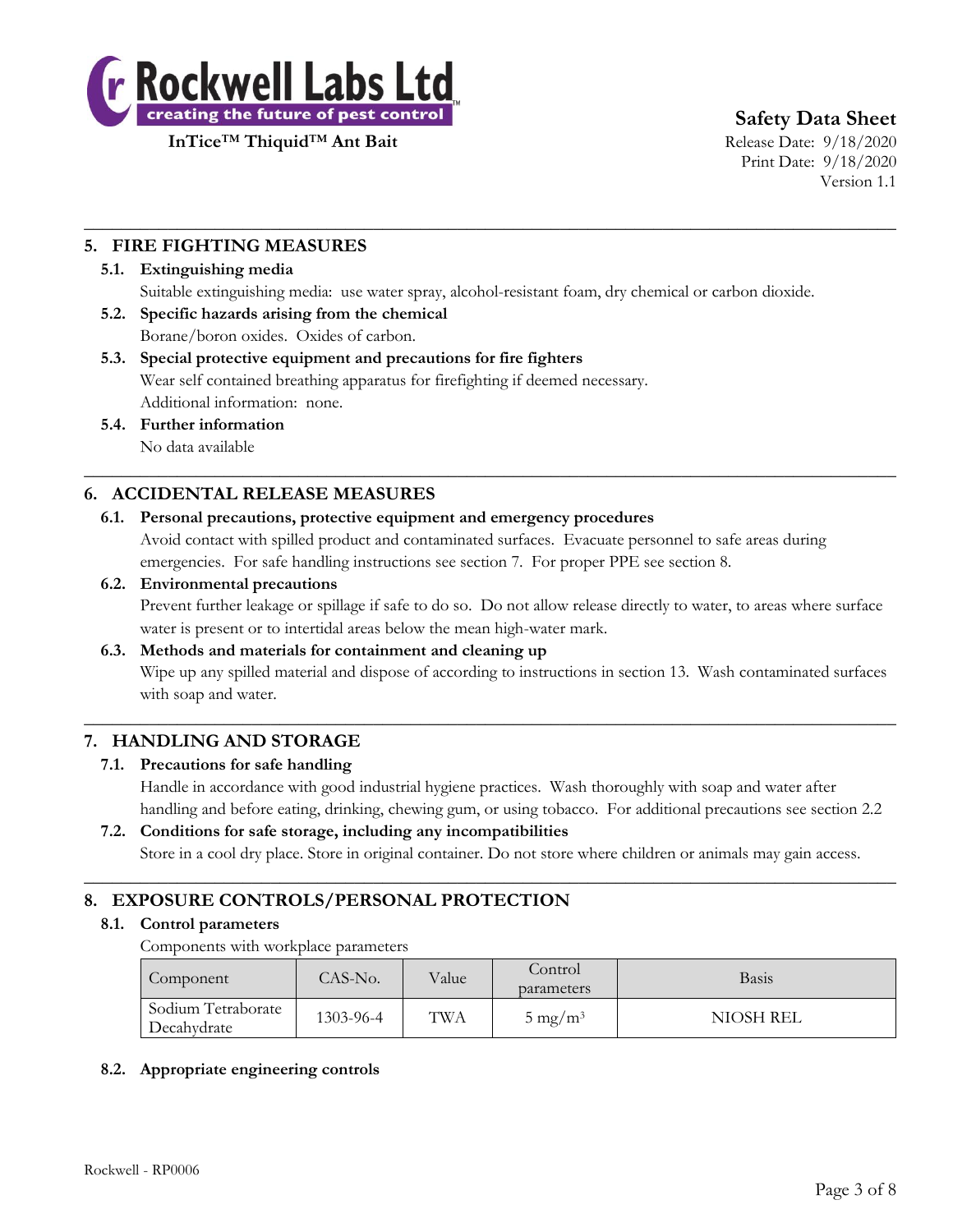

## **Safety Data Sheet**

Print Date: 9/18/2020 Version 1.1

Ensure relevant engineering controls are employed to prevent exceeding threshold values for the listed control parameters in section 8.1.

## **8.3. Individual protection measures, such as personal protective equipment**

In normal use and handling conditions refer to the product label for required PPE. In all other cases the following recommendations would apply.

#### **Eye/face protection**

Safety glasses or other similar eye protection conforming to ANSI Z87.1 standards recommended when handling product.

#### **Skin protection**

Chemical resistant nitrile rubber or similarly compatible gloves recommended when handling product. Dispose of contaminated gloves after use in accordance with applicable local and state regulations. Wash exposed skin with soap and water immediately. Wash all contaminated clothing prior to reuse.

 $\_$  , and the set of the set of the set of the set of the set of the set of the set of the set of the set of the set of the set of the set of the set of the set of the set of the set of the set of the set of the set of th

#### **Respiratory protection**

Not required under normal use conditions.

#### **Thermal hazards**

None known

## **9. PHYSICAL AND CHEMICAL PROPERTIES**

#### **9.1. Information on basic physical and chemical properties**

| Appearance;                                      | Transparent, slight yellow/beige tint |
|--------------------------------------------------|---------------------------------------|
| Odor;                                            | None to slightly sweet                |
| Odor threshold;                                  | No data available                     |
| pH;                                              | 8.4 @ 5% in water (24.7 °C)           |
| Melting point/freezing point;                    | No data available                     |
| Initial boiling point and boiling<br>range;      | No data available                     |
| Flash point;                                     | No data available                     |
| Evaporation rate;                                | No data available                     |
| Flammability (solid, gas);                       | No data available                     |
| Upper/lower flammability or<br>explosive limits; | No data available                     |
| Vapor pressure;                                  | No data available                     |
| Vapor density;                                   | No data available                     |
| Relative density;                                | $1.33$ g/ml                           |
| Solubility;                                      | Soluble in water                      |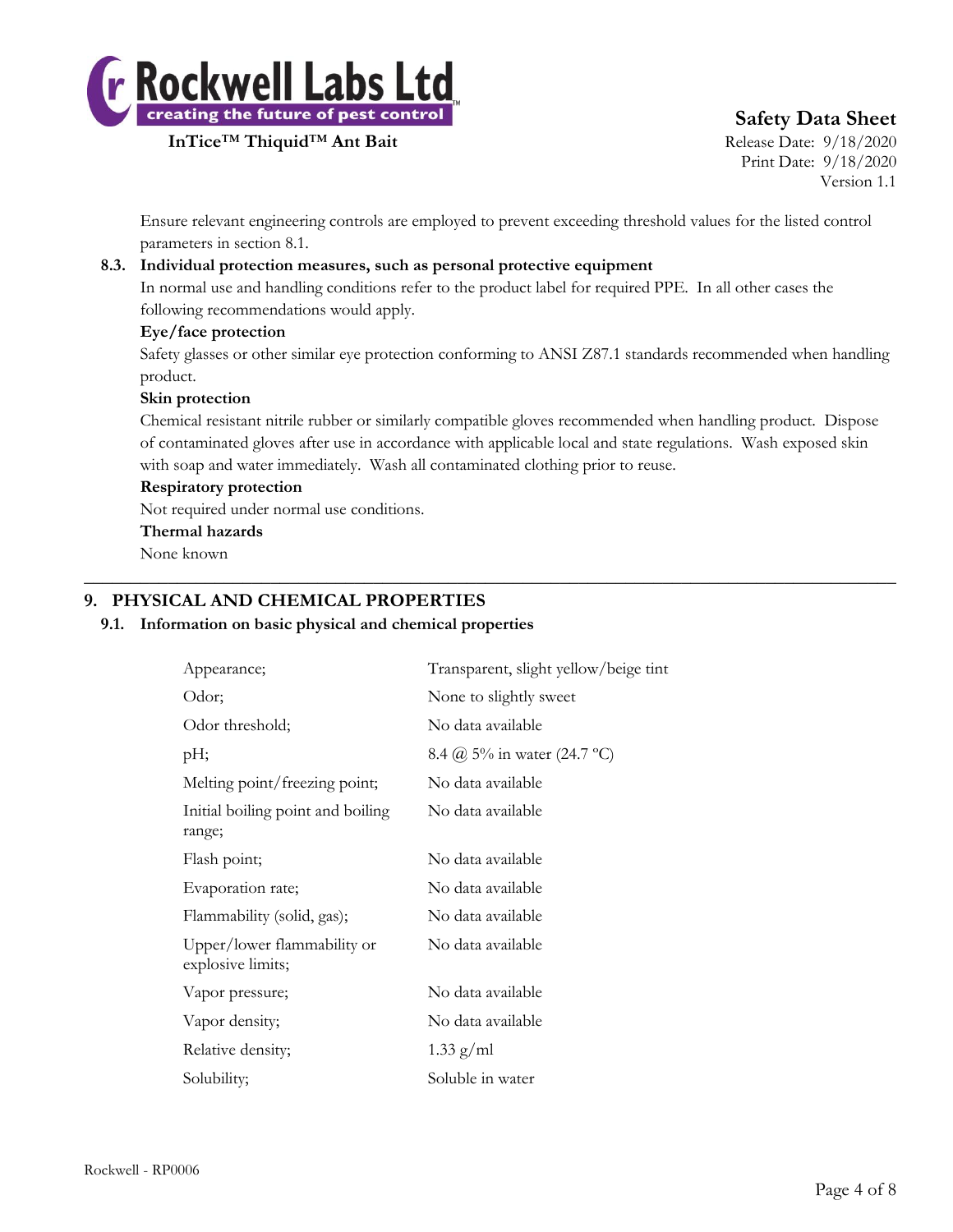

## **Safety Data Sheet**

Print Date: 9/18/2020 Version 1.1

| Partition coefficient: n-<br>octanol/water; | No data available                 |
|---------------------------------------------|-----------------------------------|
| Auto-ignition temperature;                  | No data available                 |
| Decomposition temperature;                  | No data available                 |
| Viscosity;                                  | 1337 cP at 24.3 °C(Cannon-Fenske) |
|                                             |                                   |

 $\_$  , and the set of the set of the set of the set of the set of the set of the set of the set of the set of the set of the set of the set of the set of the set of the set of the set of the set of the set of the set of th

 $\_$  , and the set of the set of the set of the set of the set of the set of the set of the set of the set of the set of the set of the set of the set of the set of the set of the set of the set of the set of the set of th

### **9.2. Additional Information**

No data available

## **10. STABILITY AND REACTIVITY**

**10.1. Reactivity**

No data available

#### **10.2. Chemical stability** Stable under recommended storage conditions.

- **10.3. Possibility of hazardous reactions**
- No data available
- **10.4. Conditions to avoid** Exposure to excessive heat. Avoid temperatures below 10 ºF (-12 ºC)
- **10.5. Incompatible materials** Strong oxidizing agents. Strong reducing agents.
- **10.6. Hazardous decomposition products** Other decomposition products – no data available In the event of a fire: see section 5

## **11. TOXICOLOGICAL INFORMATION**

## **11.1. Information on toxicological effects Acute Toxicity** LD50 Oral –  $\text{Rat}$  –  $>$  5000 mg/kg LD50 Dermal –  $\text{Rat}$  –  $>$  5000 mg/kg LD50 Inhalation – no data available **Skin corrosion/irritation** Not a known skin irritant **Serious eye damage/irritation**

- Not a known eye irritant
- **Respiratory or skin sensitization**
- Not a known sensitizer
- **Germ cell mutagenicity**
- Not a known mutagen
- **Carcinogenicity**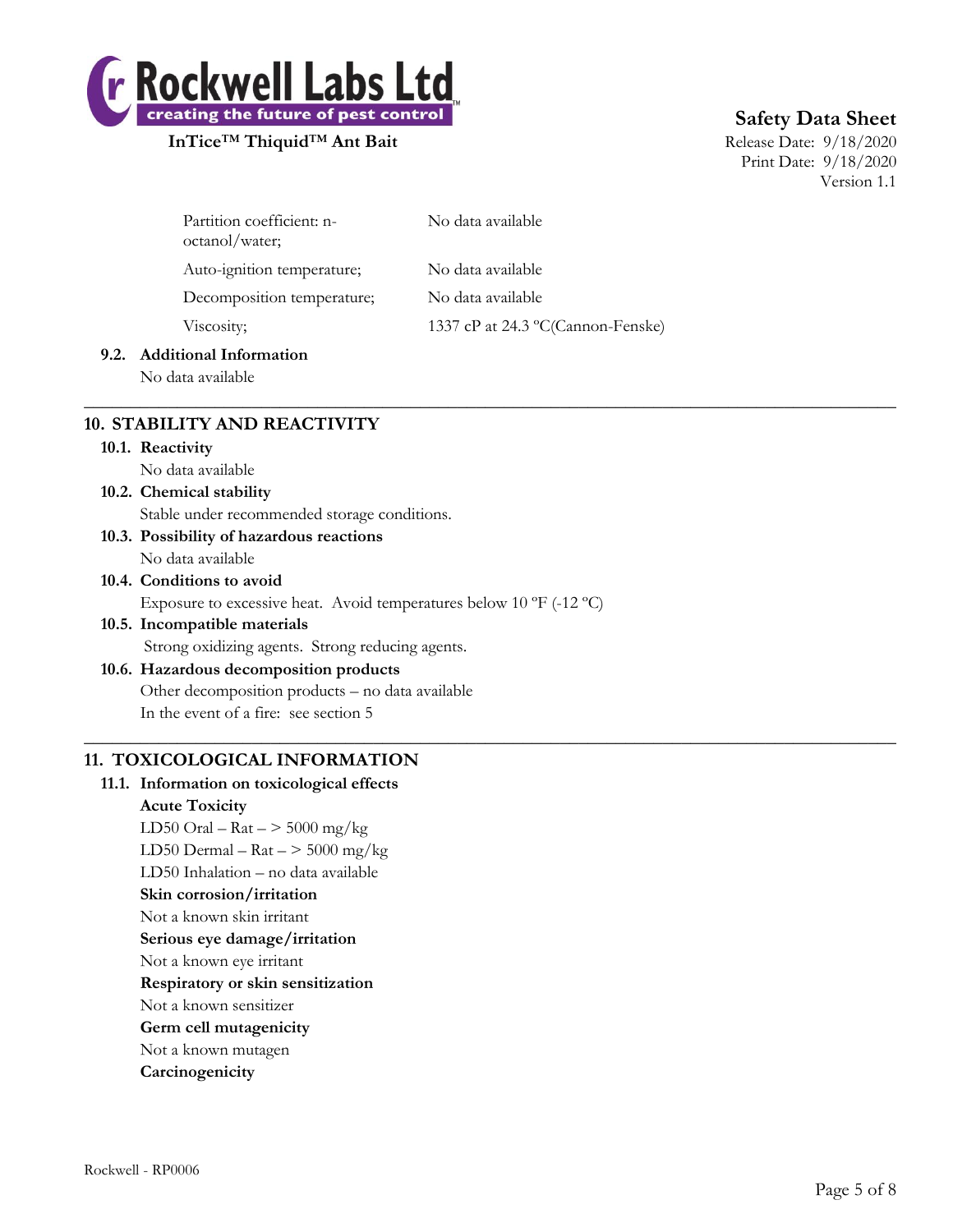

## **Safety Data Sheet**

Print Date: 9/18/2020 Version 1.1

| IARC:                 | No component of this product presents at levels greater than or equal to $0.1\%$ is identified as              |
|-----------------------|----------------------------------------------------------------------------------------------------------------|
|                       | probable, possible or confirmed human carcinogen by IARC.                                                      |
| ACGIH:                | No component of this product presents at levels greater than or equal to 0.1% is identified as                 |
|                       | probable, possible or confirmed human carcinogen by ACGIH.                                                     |
| NTP:                  | No component of this product presents at levels greater than or equal to 0.1% is identified as                 |
|                       | probable, possible or confirmed human carcinogen by NTP.                                                       |
| OSHA:                 | No component of this product presents at levels greater than or equal to 0.1% is identified as                 |
|                       | probable, possible or confirmed human carcinogen by OSHA.                                                      |
| Reproductive toxicity |                                                                                                                |
|                       | In animal feeding tests, sodium tetraborate decahydrate has been shown to impair fertility at very high doses, |

In animal feeding tests, sodium tetraborate decahydrate has been shown to impair fertility at very high doses. However, decades of occupational exposure in humans have shown no adverse effects associated with this material.

 $\_$  , and the set of the set of the set of the set of the set of the set of the set of the set of the set of the set of the set of the set of the set of the set of the set of the set of the set of the set of the set of th

**Specific target organ toxicity – single exposure**

No data available

**Specific target organ toxicity – repeated exposure**

No data available

#### **Aspiration hazard**

No data available

**11.2. Other information**

No data available

## **12. ECOLOGICAL INFORMATION**

#### **12.1. Toxicity**

| Toxicity to fish    | no data available |
|---------------------|-------------------|
| Toxicity to daphnia | no data available |
| and other aquatic   |                   |
| invertebrates       |                   |
|                     |                   |

- **12.2. Persistence and degradability** No data available
- **12.3. Bioaccumulative potential** No data available
- **12.4. Mobility in soil** No data available
- **12.5. Other adverse effects** No data available

## **13. DISPOSAL CONSIDERATIONS**

#### **13.1. Disposal Methods.**

The best disposal method is to use the entire quantity per label directions. If it is necessary to dispose of unused material then follow the label instructions and relevant local, state and federal waste disposal guidelines.

 $\_$  , and the set of the set of the set of the set of the set of the set of the set of the set of the set of the set of the set of the set of the set of the set of the set of the set of the set of the set of the set of th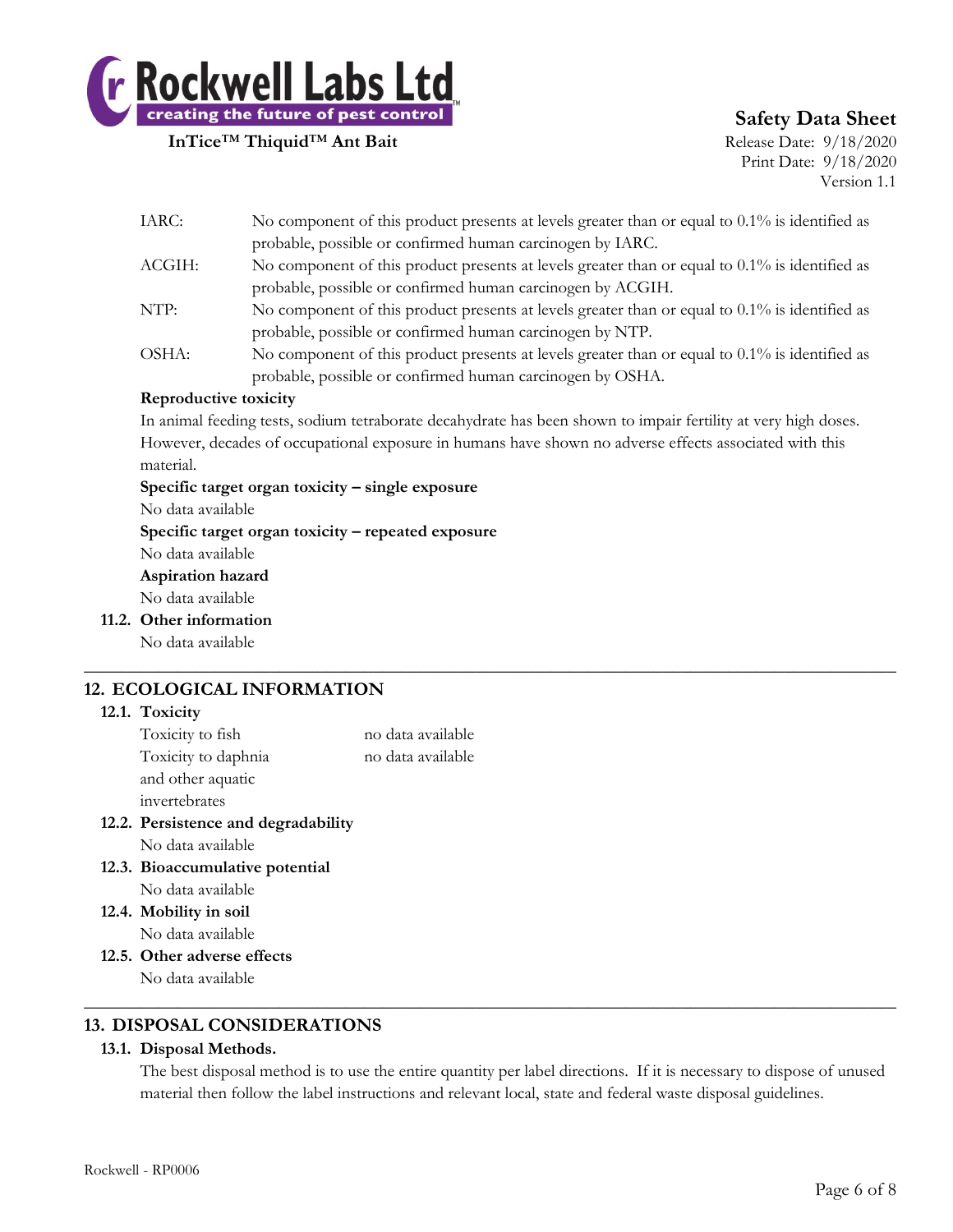

**Safety Data Sheet**

Print Date: 9/18/2020 Version 1.1

Product Disposal: Do not contaminate water, food or feed by storage or disposal. Packaging Disposal: If empty: Place in trash or offer for recycling if available. If partly filled: Call your local solid waste agency or 1- 800-CLEANUP which is managed as a public-private partnership. See section 8 for proper PPE and precautionary handling measures.

 $\_$  , and the set of the set of the set of the set of the set of the set of the set of the set of the set of the set of the set of the set of the set of the set of the set of the set of the set of the set of the set of th

\_\_\_\_\_\_\_\_\_\_\_\_\_\_\_\_\_\_\_\_\_\_\_\_\_\_\_\_\_\_\_\_\_\_\_\_\_\_\_\_\_\_\_\_\_\_\_\_\_\_\_\_\_\_\_\_\_\_\_\_\_\_\_\_\_\_\_\_\_\_\_\_\_\_\_\_\_\_\_\_\_\_\_\_\_\_\_\_\_\_\_\_\_\_

## **14. TRANSPORT INFORMATION**

**DOT** Not dangerous goods **IMDG** Not dangerous goods **IATA**

Not dangerous goods

### **15. REGULATORY INFORMATION**

This chemical is a pesticide product registered by the Environmental Protection Agency and is subject to certain labeling requirements under federal pesticide law. These requirements differ from the classification criteria and hazard information required for safety data sheets, and for workplace labels of non-pesticide chemicals. Following is the hazard information as required on the pesticide label:

#### KEEP OUT OF THE REACH OF CHILDREN

#### **CAUTION**

Harmful if swallowed or absorbed through the skin.

Wash hands thoroughly with soap and water after handling and before eating, drinking, chewing gum or using tobacco.

#### **SARA 302 Components**

No chemicals in this material are subject to the reporting requirements of SARA Title III, Section 302.

#### **SARA 313 Components**

This material does not contain any chemical components with known CAS numbers that exceed the threshold (De Minimis) reporting levels established by SARA Title III, Section 313.

#### **SARA 311/312 Hazards**

None

#### **California Proposition 65 Components**

This product does not contain any chemicals known to the state of California to cause cancer, birth defects, or reproductive harm.

#### **TSCA**

All components of this product are listed, exempted, or excluded from listing on the U.S. Toxic Substances Control Act chemical substance inventory.